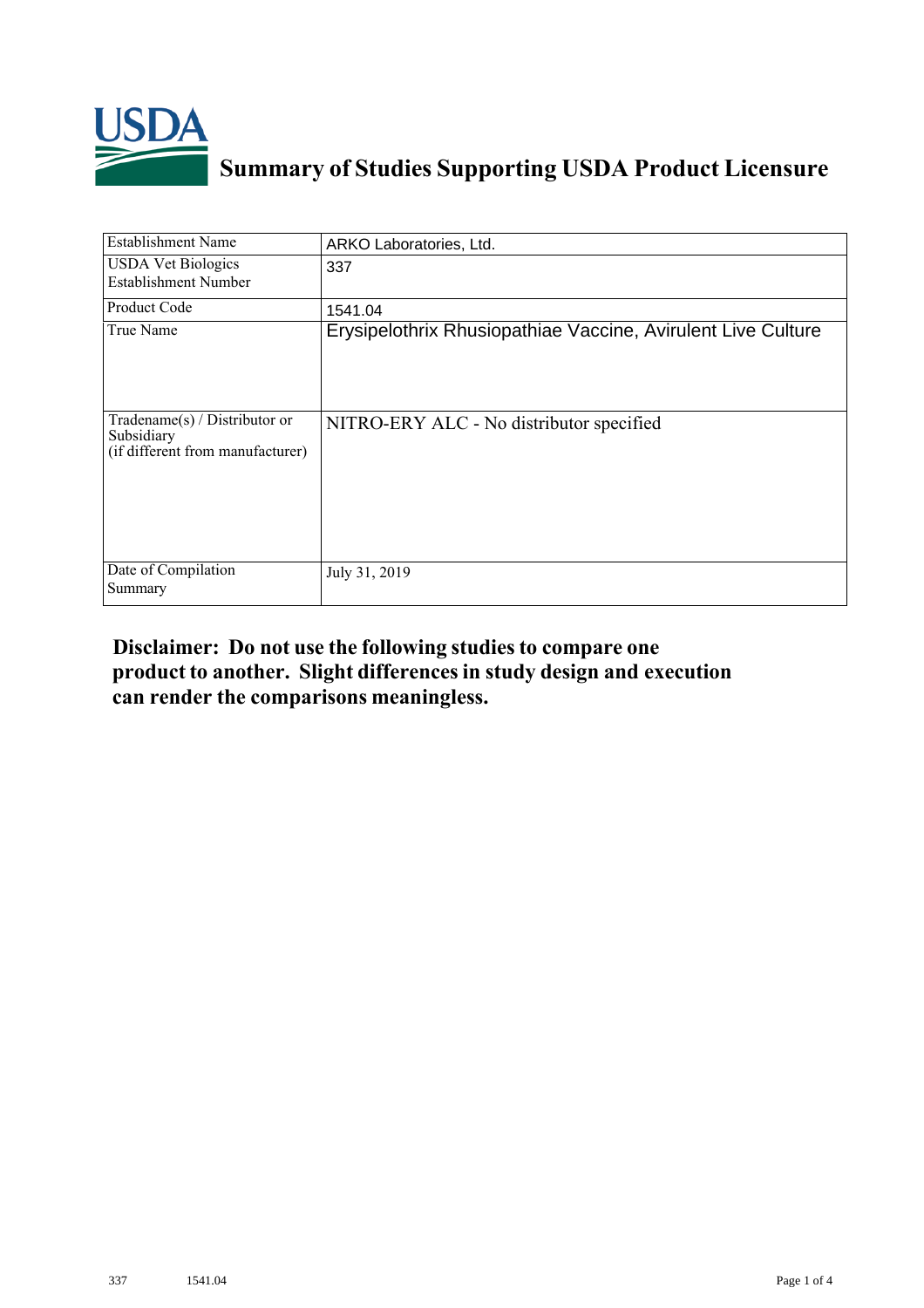| <b>Study Type</b>              | Efficacy                                                                                                                                                                                     |
|--------------------------------|----------------------------------------------------------------------------------------------------------------------------------------------------------------------------------------------|
| <b>Pertaining to</b>           | Erysipelas rhusiopathiae in swine                                                                                                                                                            |
| <b>Study Purpose</b>           | <b>Efficacy against Erysipelas</b>                                                                                                                                                           |
| <b>Product Administration</b>  |                                                                                                                                                                                              |
| <b>Study Animals</b>           |                                                                                                                                                                                              |
| <b>Challenge Description</b>   |                                                                                                                                                                                              |
| <b>Interval observed after</b> |                                                                                                                                                                                              |
| challenge                      |                                                                                                                                                                                              |
| <b>Results</b>                 | Study data were evaluated by USDA-APHIS prior to product<br>licensure and met regulatory standards for acceptance at the time<br>of submission. Study data, however, are no longer available |
| <b>USDA Approval Date</b>      | April 19, 1995                                                                                                                                                                               |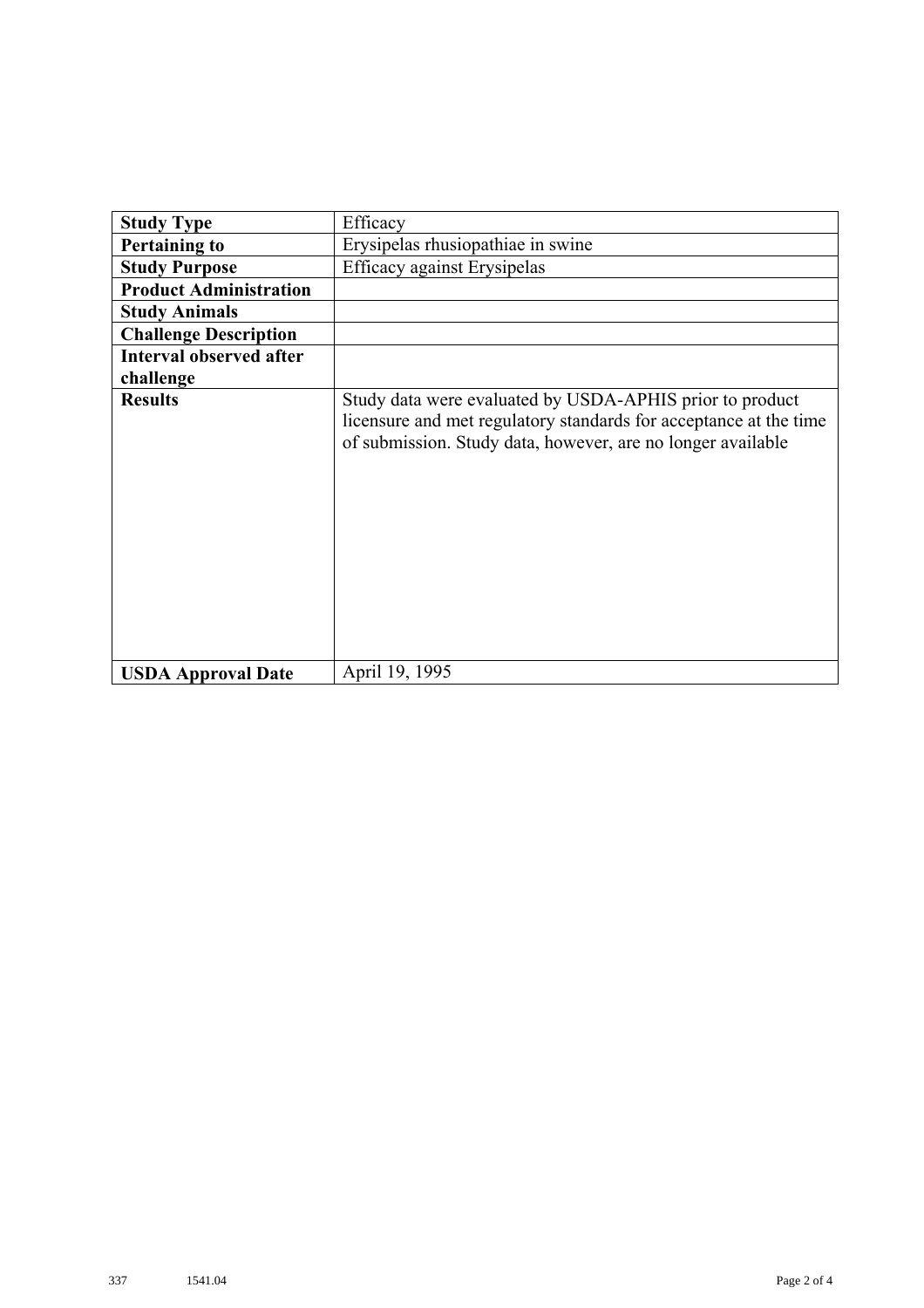| <b>Study Type</b>              | Efficacy                                                                                                                                                                            |
|--------------------------------|-------------------------------------------------------------------------------------------------------------------------------------------------------------------------------------|
| <b>Pertaining to</b>           | Erysipelas rhusiopathiae                                                                                                                                                            |
| <b>Study Purpose</b>           | <b>Efficacy against Erysipelas</b>                                                                                                                                                  |
| <b>Product Administration</b>  |                                                                                                                                                                                     |
| <b>Study Animals</b>           | Swine                                                                                                                                                                               |
| <b>Challenge Description</b>   |                                                                                                                                                                                     |
| <b>Interval observed after</b> |                                                                                                                                                                                     |
| challenge                      |                                                                                                                                                                                     |
| <b>Results</b>                 | Study data were evaluated by USDA-APHIS prior to product<br>licensure and met regulatory standards for acceptance at the time<br>of submission. Study data are no longer available. |
| <b>USDA Approval Date</b>      | September 23, 2004                                                                                                                                                                  |